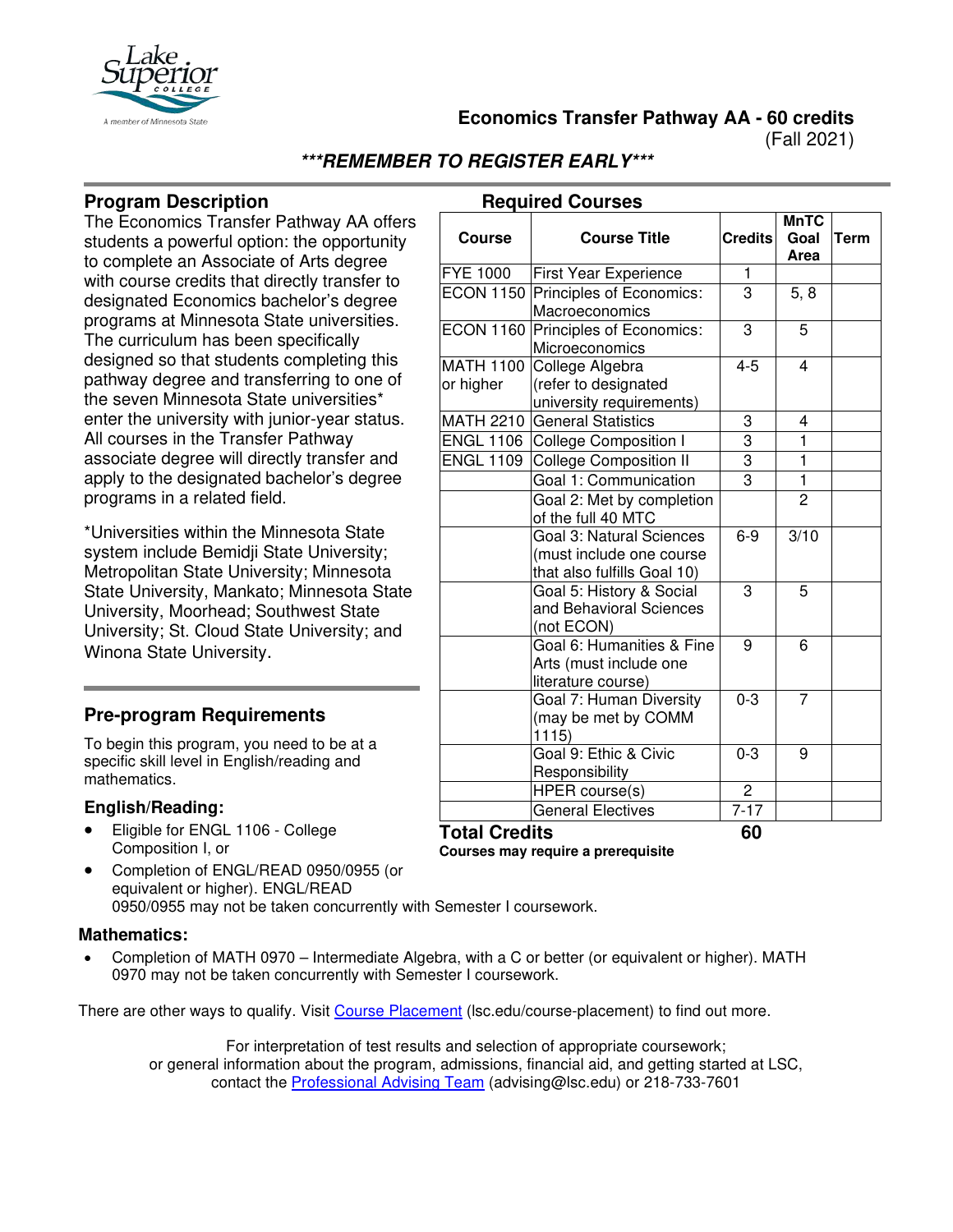

(Fall 2021)

## **\*\*\*REMEMBER TO REGISTER EARLY\*\*\***

### **Program Outcomes**

A student completing Lake Superior College's Minnesota State Economics Transfer Pathway and transferring into a designated bachelor's program in Economics at a Minnesota State university will have junior standing and may complete the bachelor's degree within an additional 60 credits. You will be able to transfer to the following designated majors at Minnesota State universities:

| Bemidji State University:                | Economics, BS                                  |
|------------------------------------------|------------------------------------------------|
| Metropolitan State University:           | Economics (General & Business Tracks), BS      |
| Minnesota State University,<br>Mankato:  | Economics, BS                                  |
| Minnesota State University,<br>Moorhead: | Economics, BS                                  |
| Southwest Minnesota State<br>University: | N/A                                            |
| St. Cloud State University:              | <b>Business Economics, BA</b><br>Economics, BA |
| Winona State University:                 | Economics, BA                                  |

In order to graduate and be guaranteed admission to a Minnesota State University's designated program you must earn an overall grade point average as indicated by the university to which you will transfer.

For more information about the Economics Transfer Pathway including course descriptions, course prerequisites and potential career opportunities, see the [program website](https://degrees.lsc.edu/economics-transfer-pathway-2/) (https://degrees.lsc.edu/economics-transfer-pathway-2/)

**or**

Contact Faculty [Adrienne Dinneen](mailto:adrienne.dinneen@lsc.edu) (adrienne.dinneen@lsc.edu) or 218-733-7639